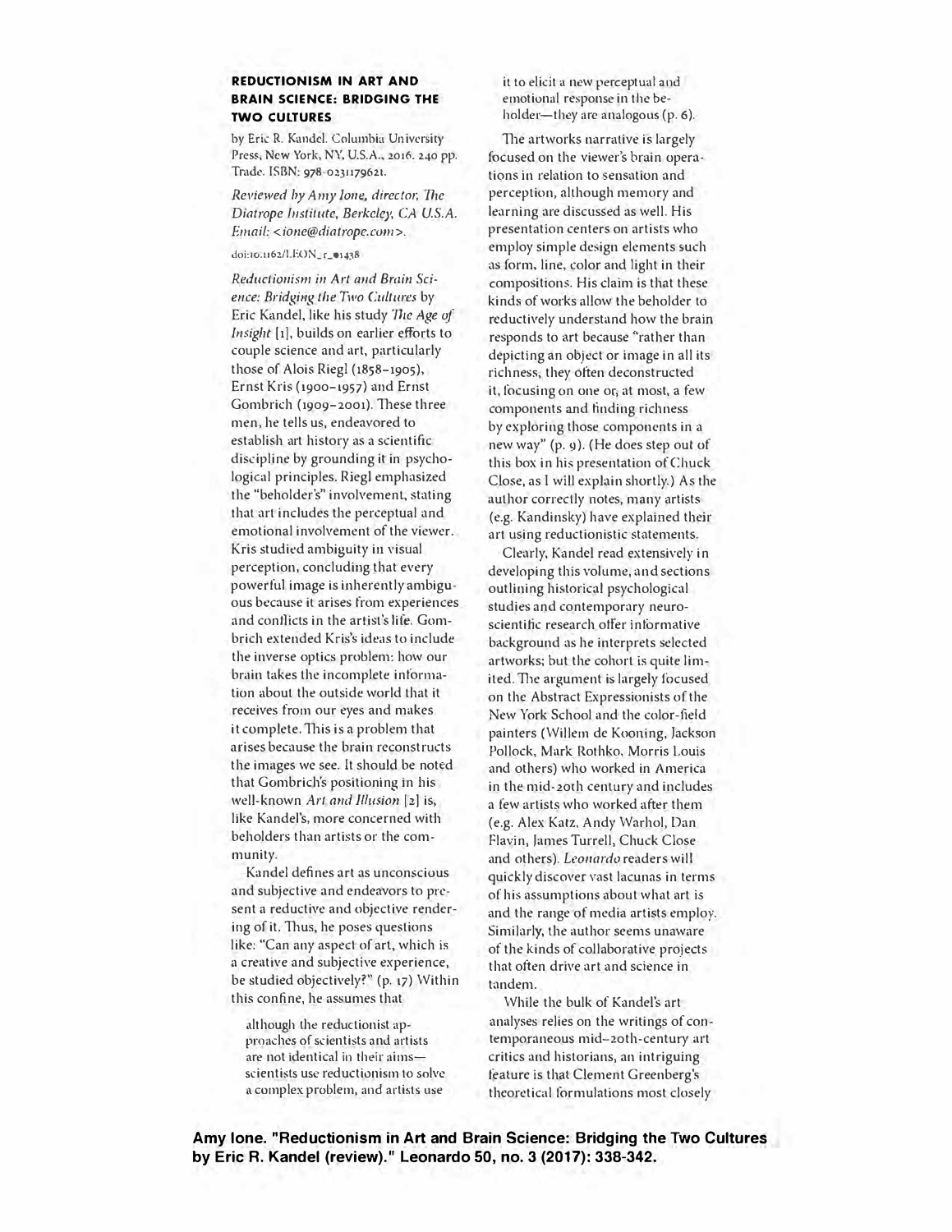align with Kandel's view, although it should be noted that Greenberg emphasized form, gestural painting and deeper truths, and Kandel relies more on Riegl/Kris/Gombrich with his "beholder" and ambiguity emphasis. lf Greenberg seems like a strange advocate *for* a science of art, one need only recall that this art critic presented the artist's studio as functioning like a scientific laboratory: "It's as though they undertook to do this as in a laboratory, spelling out everything the way it's supposed to be done in a laboratory (though nothing could have been further from their conscious minds)" [3]. As noted, Kandel claims these artists used a reductive approach that reveals their subjective and unconscious. Yet he also claims that "By reducing images to form. line, color, or light, abstract art relies more heavily on top-down processing-and therefore our emotions, our imagination. and our creativity" (p. 58). If the goal of reductionism is to reduce things to the simpler, bottom-up elements, Kandel's top-down explanation of how these artists accomplished their goals, to *my* mind, only serves to conflate things. This kind of interpretation also reinforces the mythologies and religious overtones that have often plagued art historical commentary. In other words, Kandel's proposal, like Greenberg's ideas, rests upon an "unconscious" element, even as the scientist adds a wealth of scientific detail about how the observer's brain perceives elements like shapes and color to the mix, as the following summary from *Reductionism* shows:

Each work is highly ambiguous, ns great poetry is, and each. focuses our attention on the work itself, without reference to people or objects in the external environment. As a result, we project our own impressions, memories, aspirations and feelings onto the canvas. It is like a perfect psychoanalytical transference, where the patient imposes upon the therapist a replay of experiences with parents and

other important individuals, or like the repetition of a word or a tone in Buddhist meditation (p. 178).

Given Kandel's claim that abstract art offers entry into the imagination, unconscious and subjective states, the question of how we evaluate his scientific proposal is front and center. ln other words, can we test (or falsify) Kandel's claim that this Small sample offers entry into reductively thinking about art so as to see it more in terms of science? ln his autobiography, Kandel quotes John Eccles to emphasizethe importance of Karl Popper's ideas about falsification to the scientific process. I would think this idea would equally apply to scientific proposals that aim to establish a reductive approach to art. He writes:

I learned from Popper what for me is the essence of scientific investigation-how to be speculative and imaginative in the creation of hypotheses, and then challenge them with the utmost rigor, both by utilizing all existing knowledge and by mounting the most searching experimental attacks. I learned from him even to rejoice in the refutation of a cherished hypothesis, because that, too, is a scientific achievement and because much has been learned by refutation [4].

Ironically, although Kandel does not mention it, the very cast of art characters he includes in this volume asked whether falsification pertains to abstract art within the context of their time, the mid-20th-century zeitgeist in which scientific thinking was ascendant. At that time Gombrich (a close friend of Karl Popper's) and Greenberg brought opposing views to the table, conducting their dispute within the contours of the positivism and falsification debates [5]. Unlike falsificationism, which advocates for an ongoing questioning of all hypotheses, positivism holds that *every*  rationally justifiable assertion can be scientifically verified or is capable of logical or mathematical proof. The difference between the two is a matter of emphasis, one that speaks to

how falsification is positioned and the difference between falsification and verification. It is easier to grasp contextually.

Essentially two issues divided Greenberg aud Gombrich. The first was the question: What should a science of art include? The second was whetber a theory of art could fulfill Popper's falsification criteria. To oversimplify, Gombrich claimed we cannot falsify abstract art because there is no external correlate through which we can evaluate its credibility. This is because the products deviate from the kinds of objects that compose our conumma1 experience. Clement Greenberg argued exactly the opposite. For him the validity of the abstract work could be determined precisely because the art objects were both material products and nonobjective. The Jack of an external correlate for evaluation was thus presented as a positive rather than a negative feature, since known elements would not distract the viewer from engaging with precisely what the artist presented. This is not a falsifiable position methodologically because it rests on the logical proposition that essentially claims the artist is revealing deeper or a priori truths. Together, these two positions raise the question of how does one disprove an ambiguous, subjective or a priori truth-and who decides?

Popper's falsification theory assumes that it takes only a single counterinstance to falsify a statement. So if one sees a black swan, this falsifies a statement such as "All swans are white." In terms of what art *is* or who decides what art is, social context and society are often the arbiter of an artist's statements. As it turned out, and to grossly oversimplify, Greenberg's actions raised concerns about his evaluations of art and how we evaluate what comes out of the artist's laboratory (the studio). Essentially, this critic lost a great deal of credibility and raised questions about critical evaluations ofwbat an artist does after it came out that be had mutilated artworks in his care to bring them closer to his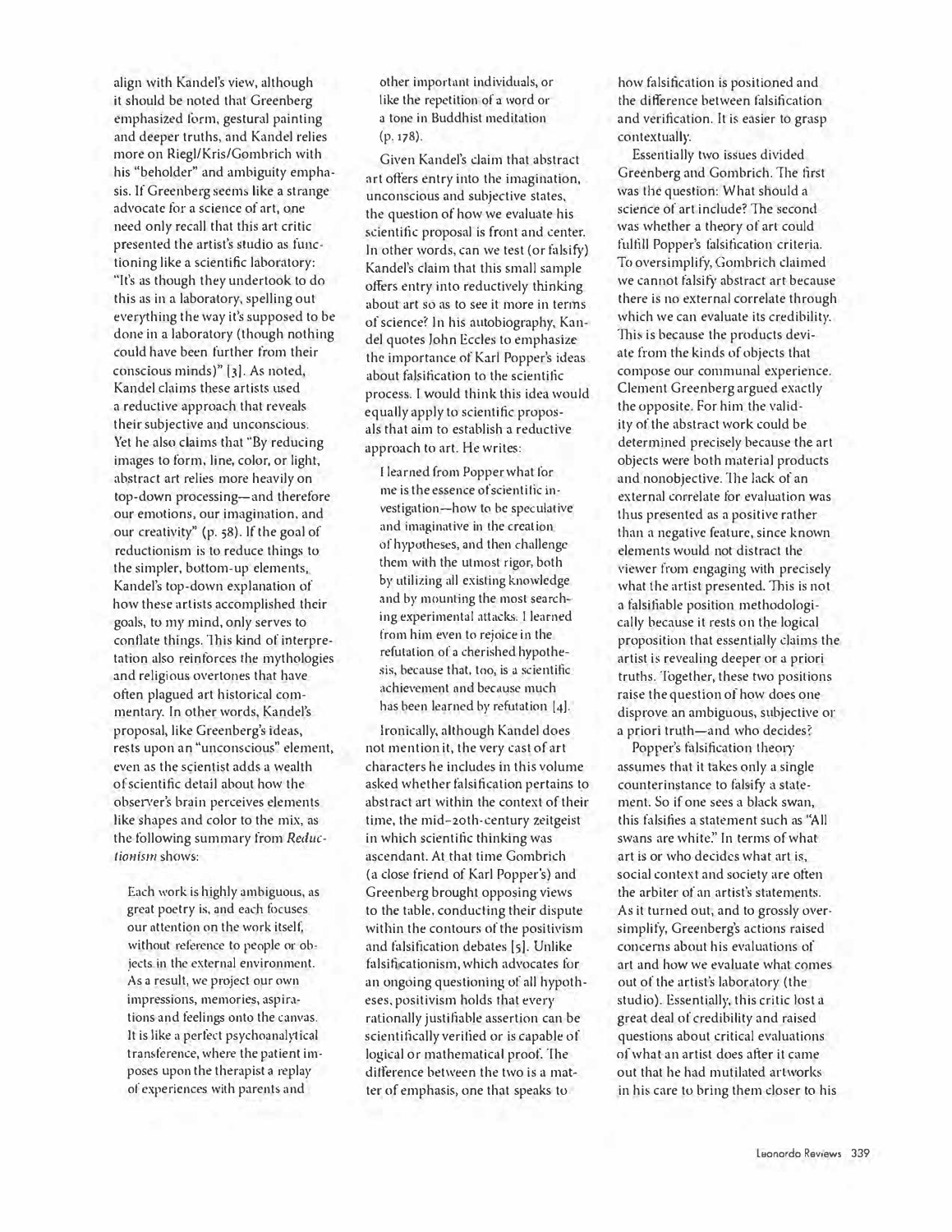aesthetic preferences [6]. This was also one reason that styles outside of the abstract genre once again became more acceptable to the art elites in the late-20th century. Indeed, the toppling of Greenberg's authority played a role in encouraging the pluralism of that era.

Greenberg's loss of stature as a viable and believable aesthetic arbiter additionally underscores that Popper introduced the falsification process precisely because there is no way to "prove" how individual and cultural biases enter scientific analyses and/or the so-called truths people attribute to or align with "higher; "deeper" or "spiritual" intuitions. I would add that this is particularly true when the subject is art, which includes artists with various goals who express themselves in various ways. Reductive studies of learning, memory, sensation and perception, while valuable on their own terms, do not seem robust enough to explain art's complexity. In other words, why are people-even people within the small art community cohort-of many minds even when it comes to evaluating the small sample of work Kandel presents?

This brings me to creativity. By casting art in terms of a "beholder's" response to objects and how these object\; somehow expose the nature of self, Kandel significantly and repeatedly conflates art objects with the many nuances of artistic creativity. In doing so he surprisingly seems to lose sight of the creative aspect of art, even as creativity is so eloquently elucidated in his autobiography, In *Search of Memory.* In *Search* Kandel writes about his early interest in psychoanalysis and how he shifted his focus to the biology of the brain, which eventually led him to biology of mind. A key event was a medical school exercise:

I had greatly enjoyed the comse on the anatomy of the brain that I had taken during my second year in medical school. Louis Hausman, who taught the course, had each of us build out of colored clays a large-scale model that was four

times the size of the human brain. As my classmates later described 11 in our yearbook, "The clay model stirred the dormant germ of creativity, and even the least sensitive among us begat a multihued brain" [7].

According to Kandel, this model gave him his first three-dimensional view of how the spinal cord and the brain come together to make up the central nervous system. He found that ''it was hard to look at the brain, even a clay model of it, without wondering where Freud's ego, id, and superego were located'' [8]. After explaining his urge to locate these areas to a professor, Kandel was told that probing the brain one cell at a time was a better strategy. Over the course of his life, Kandel's research led him from cells to molecules and genes be<sup>f</sup>ore neural science offered a means to experimentally return to the biology of mind questions that so intrigued him when he first discovered Freud's work. As an Austrian-American neuropsychiatrist, Kandel (b. 1929) made through his studies a tremendous mark on science. He won the 2000 Nobel Prize in Physiology or Medicine for his research on the physiological basis of memory storage in neurons. His autobiography delineates a creative individual who brings a great deal of passion to his work.

Kandel's description of how a hands-on anatomical project stirred the medical students to think creatively brings to mind the wax models of artist/anatomist Anna Morandi Manzolini (1716-1774). She worked in Bologna, a community where men and women, artists and scientists, engaged one another, much like they did in the fin-de-siècle Vienna that Kandel described in *The Age of Insight*  or as we do in the *Leonardo* community of today. 'frained as a sculptor, Morandi went on to make renowned objects that were collected throughout Europe during her lifetime due to the artistry she brought to her studies of tbe body. For example, her exquisite self-portrait with a brain

presents her dissecting the organ in period clothing and jewelry, even as it fails to show that her nimble fingers led to original discoveries. Her piece does show her hands in a revelatory posture as if to suggest she is explaining the brain she has just dissected, however [9]. This piece also reminds us that, even when brain studies were limited to the gross cortical anatomy, cross-disciplinary projects were a part of our cultural evolution. Indeed, Luigi Galvani, an early contributor to our understanding of the brain and the father of electrophysiology, held Morandi's art in high regard. For him, her works did not bring to mind the putrid smells that accompanied dissections. Rather, as Galvani wrote, these elegant, beautiful models would please viewers so much that they would be drawn to undertake the study of anatomy.

*Reductionism in Ari and Brain Science* does not capture this kind of interface or how sketching out an idea or making a model might help an artist begin to conceptualize compelling directions for a work as she develops it, much as the model of the brain Kandel built in medical school helped him ponder possibilitiesbootstrapping, if you will. Nor does the book capture how one's personal context and the community at large aid (or hinder) in bringing an artist's presentation together.

Because disciplinary interweaving exists today, as it has throughout history, the popularity of the Two Cultures meme has always puzzled me [ 10]. It was particularly puzzling to find it in Kandel's subtitle, *Bridging tlie Two Cultures.* Yet, after reading this volume, it made more sense, because Kandel's creative mind and personality, so evident in his autobiography, seemed somewhat remote in this recent book. Both books are engaging, clear, concise, easy to read and well written. Yet, while his autobiography suggests a man who easily bridges art and science-he is an art collector and loves music-he comes across more as a science educator in *Reductionism*. This makes the book a valuable tool for those who want to